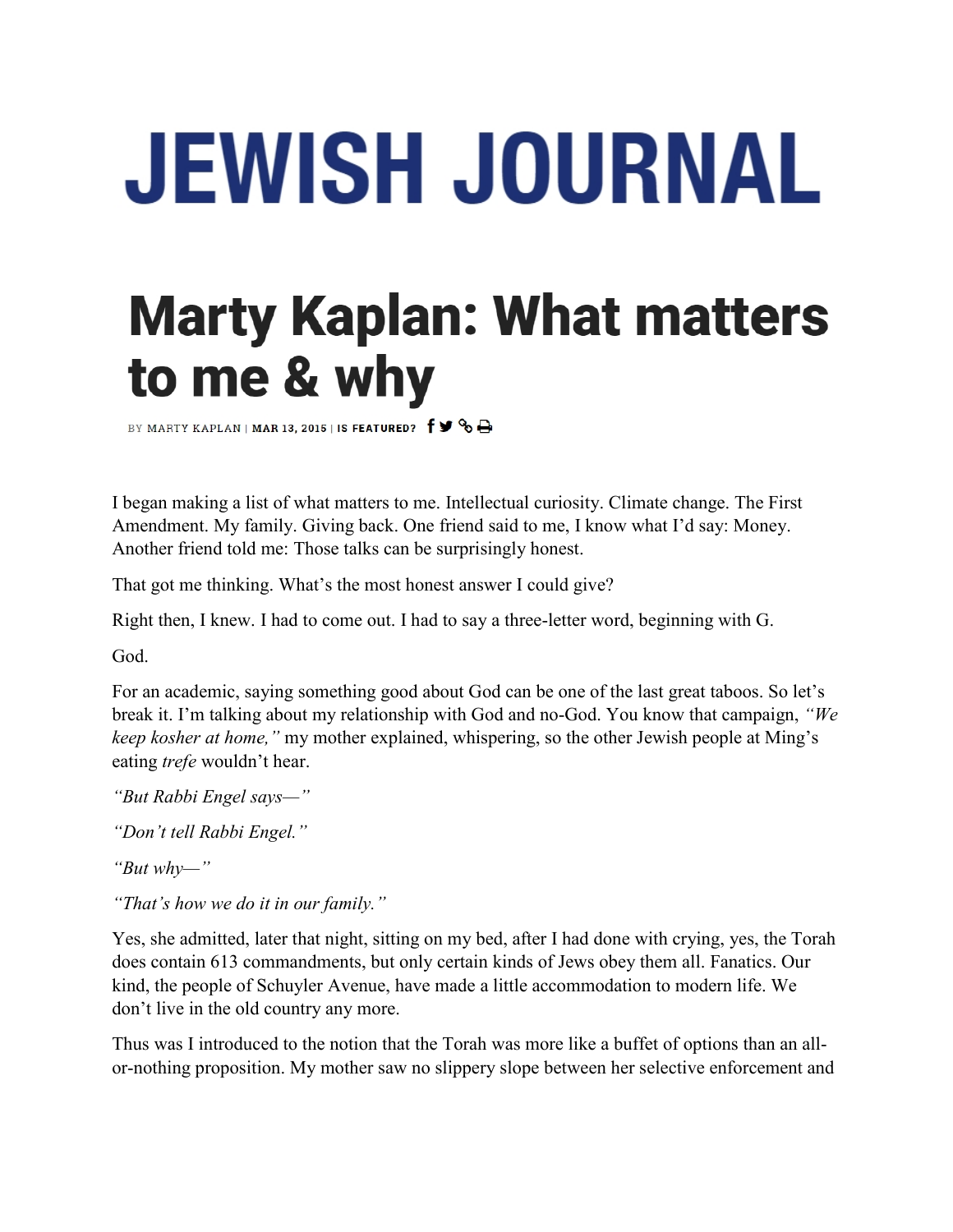moral anarchy. As long as people like us kept certain key commandments inviolable — Thou shalt not marry a shiksa, a Gentile girl, for example — our Jewish identity was intact.

I felt betrayed. It seemed to me that if one rule could be broken, all of them could. And so, perhaps inevitably, I rebelled. As my vision widened, as teachers and books and television and other kids ventilated my thinking, as puberty arrived, I began to question everything.

I confronted Rabbi Engel. If man descended from algae, how could Genesis be true? He patiently explained that some things — the idea of a "day," for example — need not be understood literally. But Rabbi, I pressed, if one part of the Torah can be explained away as a metaphor, why can't any other portion be waived as well?

It was like fighting with my parents about keeping kosher, only now it was the rabbi himself playing loosey-goosey with absolutes, and this time I felt not betrayal, but vindication.

I became the Voltaire of Schuyler Avenue, skewering everything on my skepticism. If God is good, I asked anyone who would listen, why did he let the six million die? If I can pick and choose among the commandments — if I'm free to eat shellfish — why isn't another man free to murder? The answers confirmed my suspicion that religion was a con job, an iconoclasm also spurred by my devotion to *Mad Magazine*, the *South Park* of its time.

In high school, in AP physics and chemistry I learned the real rules that governed the universe: not scripture, but science. In AP biology I learned that life randomly emerged from an organic soup stewing for a billion years — no Creator required, thank you very much. In AP history I learned how much blood has been stupidly spilled in the name of an imaginary Deity.

By the time I arrived at Harvard, though I continued to eat matzoh on Passover and fast on Yom Kippur, these were acts of solidarity with my cultural and genetic heritage, not worship of my people's God.

Harvard, from which I would graduate summa cum laude in molecular biology, completed my secularization. This is not a criticism. If Harvard had made me a more spiritual person, it would have failed in its promise to socialize me to the values of the educated elite.

Those values were, and are, secular. They enshrine reason, analysis, objectivity. The advance of civilization lies in the questioning of received wisdom, the surfacing of hidden assumptions, the exposure of implicit biases.

This view is not the product of a left-wing conspiracy to undermine traditional values; it is the inevitable consequence of an Enlightenment that began with Galileo, Descartes, and Newton… and a modernity launched by Darwin, Marx, and Freud… and a post-modernity postproduced by Lévi-Strauss, Foucault, and Derrida.

The prized act of mind in the Academy is the laying bare of hidden agendas. Nothing in culture is neutral. Nothing is what it seems. The educated person knows that love is really about libido, that power is really about class, that religion is really about fantasy, that altruism is really about self-interest.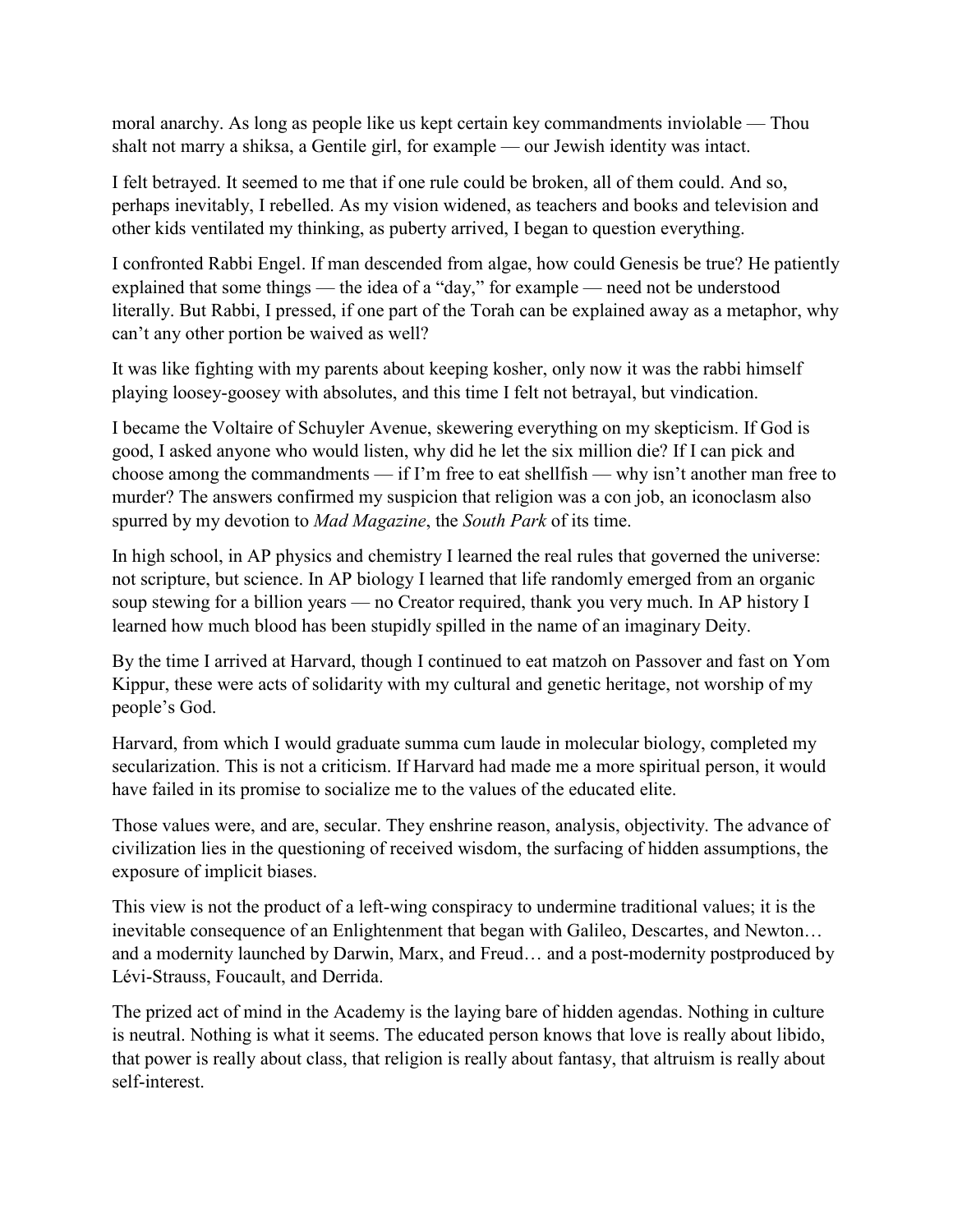At bottom, all values are relative to their communities. At bottom, everything is political. At bottom, everything is contingent, driven by the mores of time and place, reducible to its origins in evolution and history.

In every field, this view was being pursued to its postmodern conclusion; all the leading theorists were busy committing epistemological suicide. Look at the ideas that bit the dust: in aesthetics, the notion that there are objective standards of good and bad; in literary criticism, that there are right and wrong ways to interpret a text; in law, that justice is beyond politics; in psychiatry, that there are fixed distinctions between normalcy and madness; in anthropology, between savage and civilized; in art, between high and low.

The project of thinking, I came to understand, was to dismantle its own foundations.

Even science itself was under siege. The great achievement of the philosophy of science, I learned, was to reveal that science is saturated with politics. When scientists find evidence that conflicts with a paradigm, and they have to choose between discarding the evidence or discarding the paradigm, they make that choice not by applying objective rules, but by deciding who among their peers they trust.

By my last year in college, I was no longer a scientist. I was searching for answers elsewhere. In Dostoevsky, in Nietzsche, in artists who had looked deeply into the human condition, what they found, what I found, was the Abyss. We are alone. Life is absurd. We shiver in the pointless void, haplessly contesting the meaninglessness of our fate. Our yearning for purpose is doomed. It is our burden to live in a time when our minds have deprived us of our capacity for soothing self-delusion. In other words, everything sucks. In other words, nihilism.

A nihilist who doesn't kill himself is lacking in followthrough, but not in analysis. Though I had thought myself out onto an intellectual ledge, I didn't jump. I kept going — as many people keep going — by making an armistice with the ways of the world. Call it nihilism lite. It sounds like this:

*If everything does come down to politics, it's still better to know that, so that we can fight for our side's values, than to pretend otherwise, and be the victim of their side's values posing as transcendent norms. Even if love can be reduced to evolutionary biology and neurotransmitters, it can still feel like it makes the world go round. Even if values aren't God-given, moral conduct is still possible. We abide by Kant's categorical imperative: The rules we should follow are the ones we'd want to be universal laws.*

This works. It's practical. It helps countless people get out of bed in the morning.

But it is an armistice, not a peace. Existential desperation is never far away. It is difficult to face mortality without God. It is hard to tell children that the universe is indifferent to them. Even for the most fortunate, it is painful to confront the night thought, Is this all there is?

No wonder religious fundamentalism is booming. Fundamentalists know who they are and where they fit. They have no difficulty recognizing evil. They are confident that theirs is the one true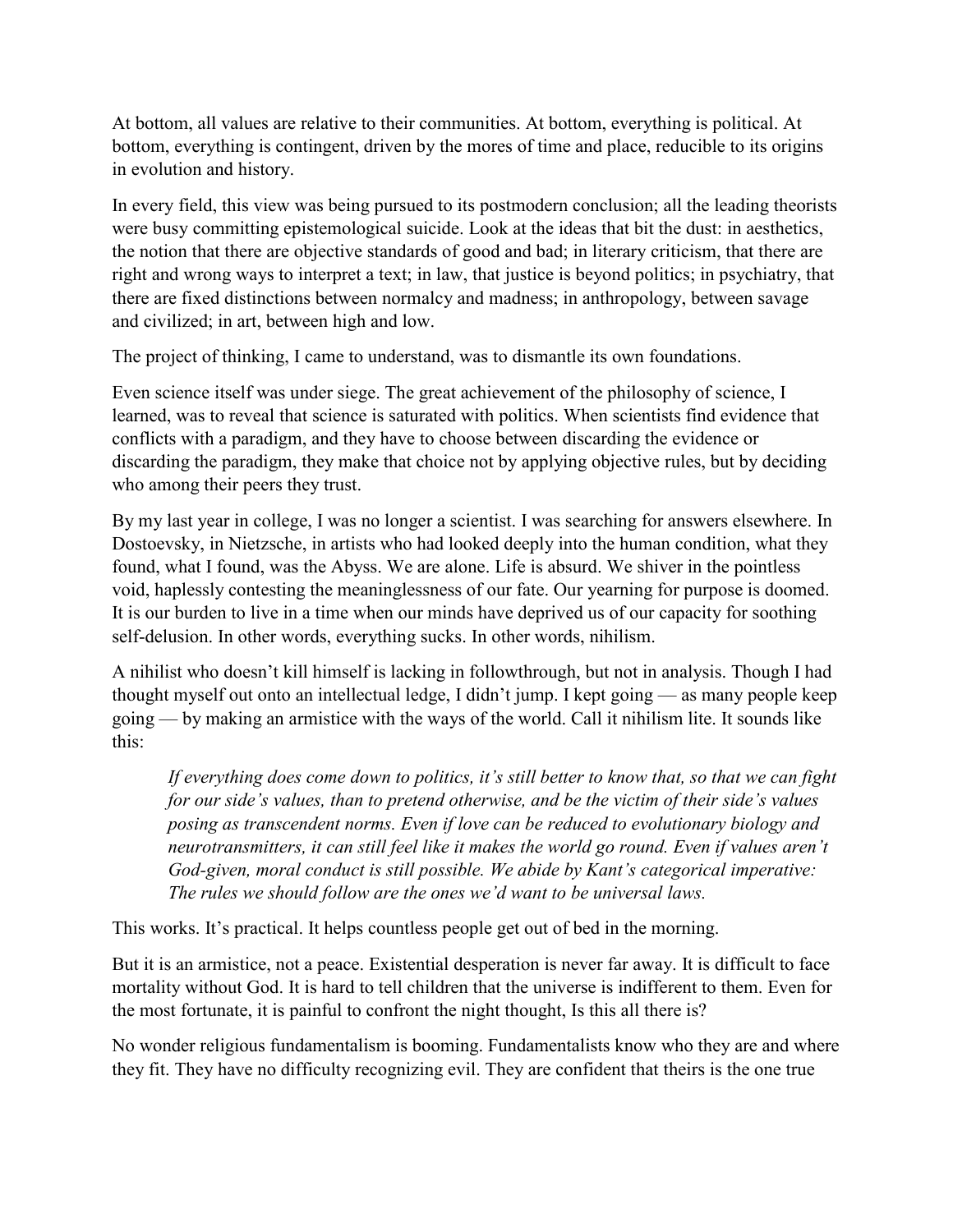way. We have Kant; they have God. They live by the literal word of the Bible; we live by its poetry. They are commanded; we are merely moved.

But fundamentalism is not a rational choice. It is not willed by the intellect; it is a mysterious visitor. I have often daydreamed about that visitor. If the God of the Lubavichers or the Satmars were to appear to me and demand obedience, I suspect I would gladly give it. But I am no more capable of partaking in Hasidic ecstasy than I am of heeding the biblical injunction against mixing linen and wool. It is not an option for me. Once the mind thinks some thoughts, it cannot unthink them.

This is the sadness at the heart of secular lives. No one wants to live in a pointless, chaotic cosmos, but that is the one that science has given us. We may yearn for the divine, but hipster neo-Dadaism is the best we can do. Everything's ironic. Everything's a joke. But inside, it can feel awful. The things you want a God for — an afterlife, a comfort, a commander — seem unavailable.

That's where I thought I would spend my life: a cultural Jew, a closet nihilist, searching despite myself for something transcendent to fill the hole where God was.

I found that something in my dentist's chair.

When he told me I ground my teeth, I denied it. I didn't think of myself as unduly stressed; I had long ago decided that life is a roller coaster. Stress comes with the territory, and you deal with it, even thrive on it. That I was grinding my teeth suggested I was kidding myself. A part of me, beyond my conscious control, was having a hard time, and taking it out on my molars. Wearing a night guard would be like admitting defeat — letting my unconscious torpedo my equanimity.

*"You'd be surprised how many of my patients use them,"* my dentist said. *"A lot of people hold tension in their jaw. It's nothing to be ashamed of."* I imagined myself reaching to my night table for my night guard. It made me think of the false teeth my Russian grandmother kept in a jelly glass by her bedside.

*"Are there any alternatives?"* I asked him. He pessimistically suggested meditation.

What appealed to me about meditation was its apparent religious neutrality. You don' t have to believe in anything; all you have to do is do it. I had worried that reaping its benefits would require some faith I could only fake, but I was happy to learn that 90 percent of meditation was about showing up.

The spirituality of it ambushed me. I saw no visions, heard no voices, felt no caressing hand. But unwittingly I was engaging in a practice that has been at the heart of mysticism for millenniums. I'd read that people of all faiths had learned to meditate without violating their personal beliefs. At the time, I took this to mean that there was nothing inherently religious about meditation, which suited me just fine.

I was wrong. The reason that meditation doesn't conflict with religious beliefs, whatever they are, is that it shares a highest common denominator with all of them.